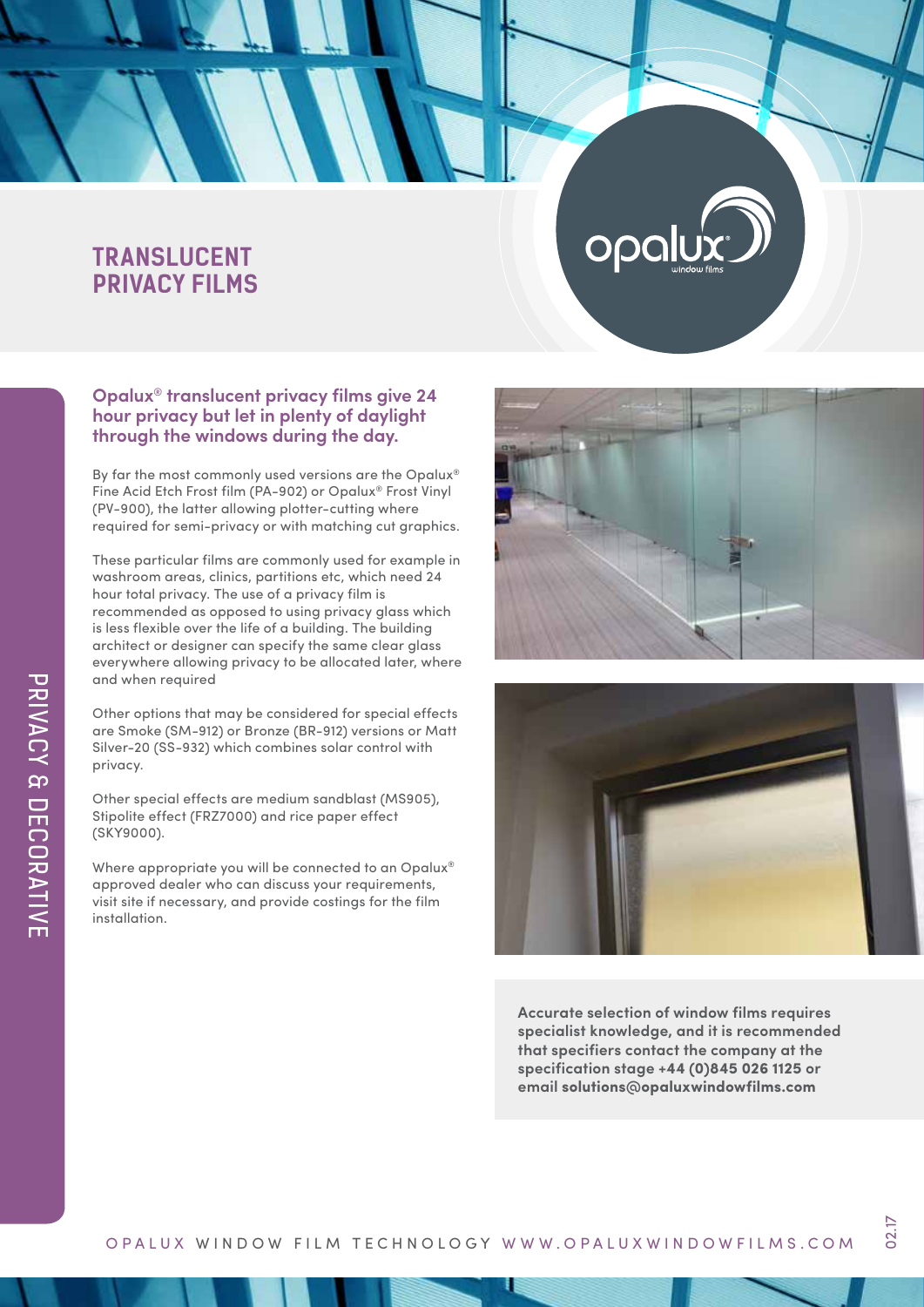# **TRANSLUCENT PRIVACY FILMS**

## Fine Acid Etch Smoke

| FINE ACIO FICH SHIOKE                 |                      |          |  |
|---------------------------------------|----------------------|----------|--|
| <b>PERFORMANCE DATA</b>               | SM-922               |          |  |
| <b>SOLAR ENERGY</b><br>Transmitted    |                      | 36%      |  |
|                                       | Reflected            | 9%       |  |
|                                       | Absorbed             | 55%      |  |
| <b>VISIBLE LIGHT</b>                  | <b>Transmitted</b>   | 21%      |  |
|                                       | Reflected (Interior) | 8%       |  |
|                                       | Reflected (Exterior) | 8%       |  |
| <b>UV Rejection</b>                   |                      | 99%      |  |
| <b>Glare Reduction</b>                |                      | 76%      |  |
| <b>Shading Coefficient</b>            |                      | 0.60     |  |
| Solar Heat Gain Coefficient (G-Value) |                      | 0.52     |  |
| U-Value (W/m <sup>2</sup> K)          |                      | 5.63     |  |
| <b>Total Solar Energy Rejected</b>    |                      | 48%      |  |
| Product Warranty                      |                      | 10 years |  |

#### Fine Acid Etch Bronze

| <b>PERFORMANCE DATA</b>               |                      | <b>BR-912</b> |
|---------------------------------------|----------------------|---------------|
| <b>SOLAR ENERGY</b>                   | Transmitted          | 48%           |
|                                       | Reflected            | 15%           |
|                                       | Absorbed             | 37%           |
| <b>VISIBLE LIGHT</b>                  | Transmitted          | 31%           |
|                                       | Reflected (Interior) | 12%           |
|                                       | Reflected (Exterior) | 12%           |
| <b>UV Rejection</b>                   |                      | 99%           |
| <b>Glare Reduction</b>                |                      | 65%           |
| <b>Shading Coefficient</b>            |                      | 0.67          |
| Solar Heat Gain Coefficient (G-Value) |                      | 0.58          |
| $U-Value (W/m2K)$                     |                      | 5.63          |
| <b>Total Solar Energy Rejected</b>    |                      | 42%           |
| <b>Product Warranty</b>               |                      | 10 years      |

# opalu

#### Frost Vinyl

| <b>PERFORMANCE DATA</b>               |                      | $PV-90$ |
|---------------------------------------|----------------------|---------|
| <b>SOLAR ENERGY</b>                   | Transmitted          | N/A     |
|                                       | Reflected            | N/A     |
|                                       | Absorbed             | N/A     |
| <b>VISIBLE LIGHT</b>                  | Transmitted          | 80%     |
|                                       | Reflected (Interior) | N/A     |
|                                       | Reflected (Exterior) | N/A     |
| <b>UV Rejection</b>                   |                      | N/A     |
| <b>Glare Reduction</b>                |                      | 9%      |
| <b>Shading Coefficient</b>            |                      | N/A     |
| Solar Heat Gain Coefficient (G-Value) |                      | N/A     |
| U-Value (W/m <sup>2</sup> K)          |                      | N/A     |
| <b>Total Solar Energy Rejected</b>    |                      | N/A     |
| External Life Expectancy              |                      | 4 years |

#### Fine Acid Etch White

| <b>PERFORMANCE DATA</b>               | PA-902               |          |
|---------------------------------------|----------------------|----------|
| <b>SOLAR ENERGY</b><br>Transmitted    |                      | 62%      |
|                                       | Reflected            | 19%      |
|                                       | Absorbed             | 19%      |
| <b>VISIBLE LIGHT</b>                  | Transmitted          | 70%      |
|                                       | Reflected (Interior) | 18%      |
|                                       | Reflected (Exterior) | 17%      |
| <b>UV Rejection</b>                   |                      | 99%      |
| <b>Glare Reduction</b>                |                      | 20%      |
| <b>Shading Coefficient</b>            |                      | 0.80     |
| Solar Heat Gain Coefficient (G-Value) |                      | 0.70     |
| $U-Value (W/m2K)$                     |                      | 6.07     |
| <b>Total Solar Energy Rejected</b>    |                      | 30%      |
| <b>Product Warranty</b>               |                      | 10 years |